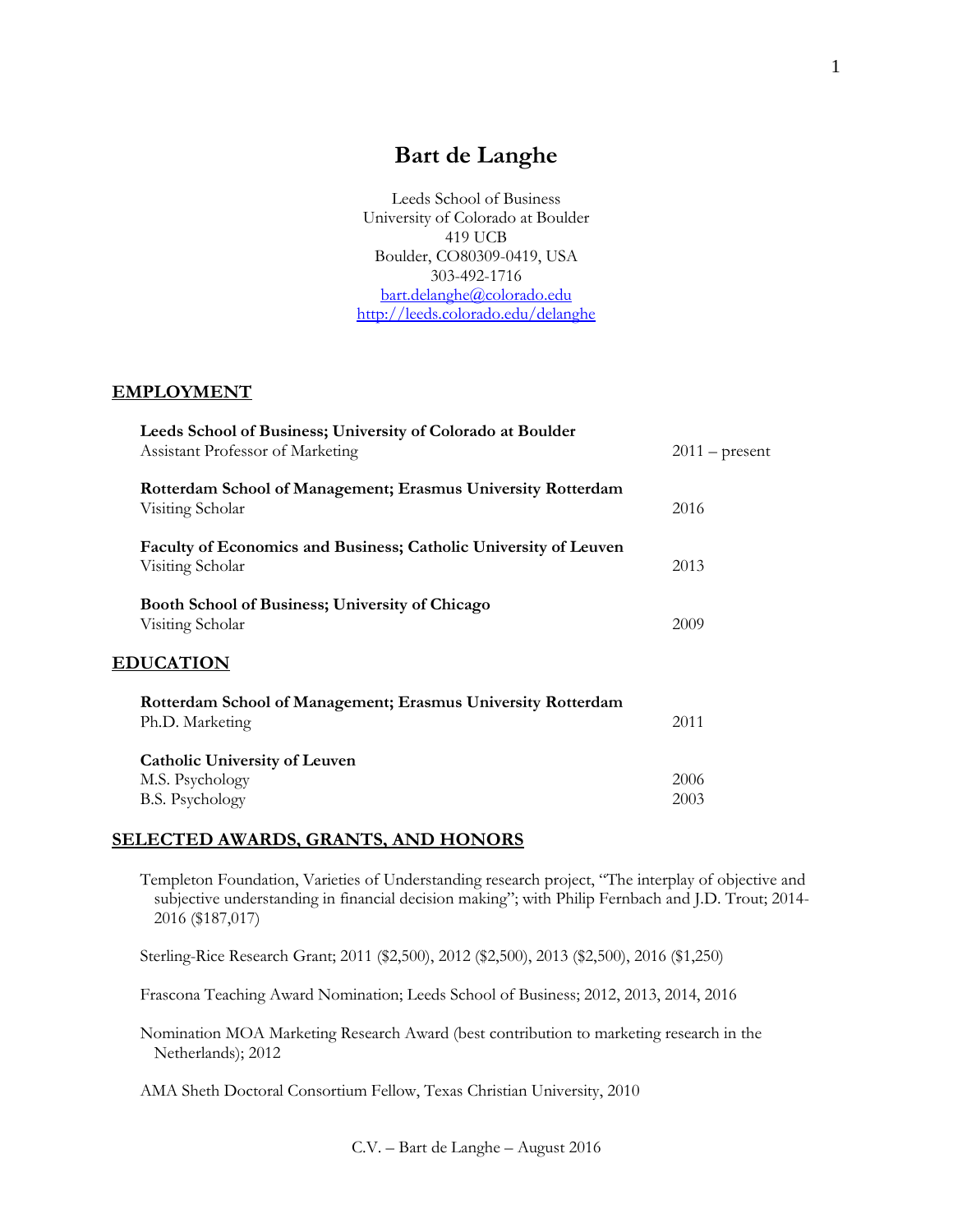## **PEER-REVIEWED JOURNAL PUBLICATIONS**

- de Langhe, Bart (2016), "The Manager as an Intuitive Statistician," *Journal of Marketing Behavior*, forthcoming.
- de Langhe, Bart and Stefano Puntoni (2016), "Productivity Metrics and Consumers' Misunderstanding of Time Savings," *Journal of Marketing Research,* 53, 396-406*.*
- de Langhe, Bart, Philip M. Fernbach, and Donald R. Lichtenstein (2016), "Star Wars: Response To Simonson, Winer/Fader, and Kozinets," *Journal of Consumer Research,* 42, 850-857*.*
- de Langhe, Bart, Philip M. Fernbach, and Donald R. Lichtenstein (2016), "Navigating by the Stars: Investigating the Actual and Perceived Validity of Online User Ratings," *Journal of Consumer Research,*  42, 817-833*.*
- de Langhe, Bart and Stefano Puntoni (2015), "Bang for the Buck: Gain-loss Ratio as a Driver of Judgment and Choice," *Management Science,* 61, 1137-1163*.*
- de Langhe, Bart, Stijn M.J. van Osselaer, Stefano Puntoni, and Ann L. McGill (2014), "Fooled by Heteroscedastic Randomness: Local Consistency Breeds Extremity in Price-Based Quality Inferences," *Journal of Consumer Research,* 41, 978-994.
- de Langhe, Bart, Stijn M.J. van Osselaer, and Berend Wierenga (2011), "The Effects of Process and Outcome Accountability on Judgment Process and Performance," *Organizational Behavior and Human Decision Processes*, 115, 238-252.
- de Langhe, Bart, Stefano Puntoni, Daniel Fernandes, and Stijn M.J. van Osselaer (2011), "The Anchor Contraction Effect in International Marketing Research," *Journal of Marketing Research,* 48, 366-380.
- Puntoni, Stefano, Bart de Langhe, and Stijn M.J. van Osselaer (2009), "Bilingualism and the Emotional Intensity of Advertising Language," *Journal of Consumer Research,* 35, 1012-1025.

## **WORKING PAPERS (AVAILABLE ON REQUEST)**

- Reinholtz, Nicholas, Philip M. Fernbach, and Bart de Langhe, "Do People Understand the Benefit of Diversification."
- Long, Andrew, Philip M. Fernbach, and Bart de Langhe, "Circle of Incompetence: Sense of Understanding as an Improper Guide to Investment Risk."

## **CONFERENCE PRESENTATIONS**

The Interplay of Subjective and Objective Understanding in Financial Decision-Making; Capstone Conference, Varieties of Understanding, New Perspectives from Psychology, Philosophy, and Theology; New York, NY, 2016.

Navigating by the Stars; Association for Consumer Research conference; Baltimore, MD, 2014.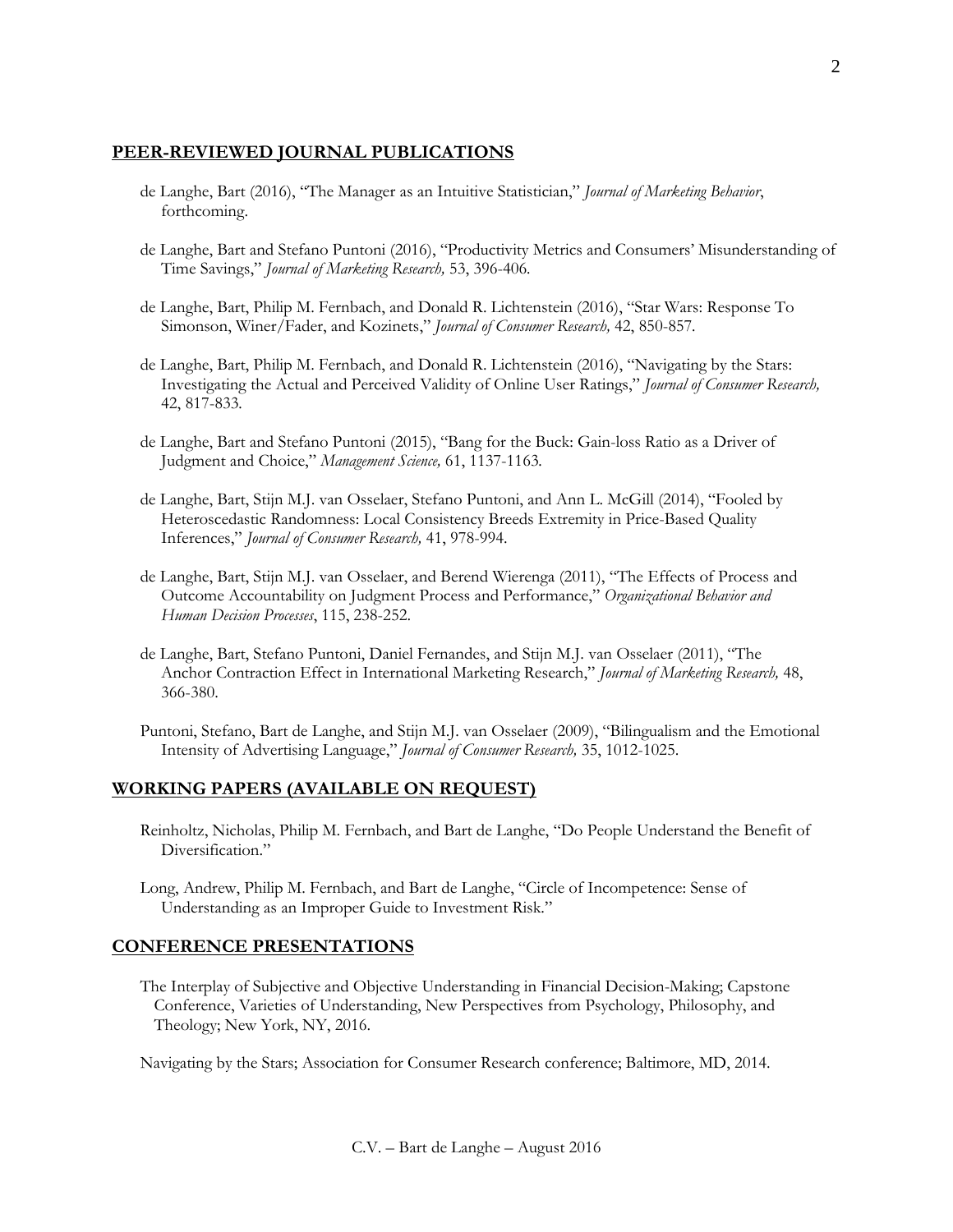- Fooled by Heteroscedastic Randomness; Behavioral Decision Research in Management conference; London, UK, 2014.
- Fooled by Heteroscedastic Randomness; Society for Judgment and Decision Making conference; Toronto, Canada; 2013.
- Payoff Ratio and Risky Decision Making; Society for Judgment and Decision Making conference; Minneapolis, MN; 2012.
- Payoff Ratio and Risky Decision Making; Association for Consumer Research conference; Vancouver, Canada; 2012.
- Payoff Ratio and Risky Decision Making; Behavioral Decision Research in Management conference; Boulder, CO; 2012.
- Payoff Ratio versus Expected Value; Society for Consumer Psychology conference; Las Vegas, NV; 2012. (symposium chair)
- Covariation Learning, Quality Expectation, and Product Valuation under Homoscedastic and Heteroscedastic Uncertainty; Association for Consumer Research conference; Jacksonville, FL; 2010.
- Price as a Cue for Quality: Cue-Outcome Learning under Homoscedastic and Heteroscedastic Uncertainty; European Marketing Academy Doctoral Colloquium; Copenhagen, Denmark; 2010.
- Is Price a Devil to be Disguised? The Effect of Price Visibility on the Anticipated Utility of Consumer Products; Society for Consumer Psychology conference; St. Pete Beach, FL; 2010.
- The Anchor Contraction Effect in International Marketing Research; Society for Consumer Psychology conference; St. Pete Beach, FL; 2010.
- The Emotional Information Processing System is Risk Averse: Ego-depletion and Investment Behavior; Association for Consumer Research conference; San Francisco, CA; 2008.

## **INVITED TALKS**

- **2016** Carnegie Mellon University; TBD INSEAD; TBD ESADE; TBD Universidade Católica Portuguesa; TBD Universidade Nova de Lisboa; TBD Tilburg University; Understanding and Financial Decision-Making Vrije Universiteit Amsterdam; Understanding and Financial Decision-Making London Business School; Partitioning University of Pennsylvania; Understanding and Financial Decision-Making Nanyang Technological University; Understanding and Financial Decision-Making National University of Singapore; Understanding and Financial Decision-Making University of Chicago; Bang for the Buck
- **2014** University of Michigan; Navigating by the Stars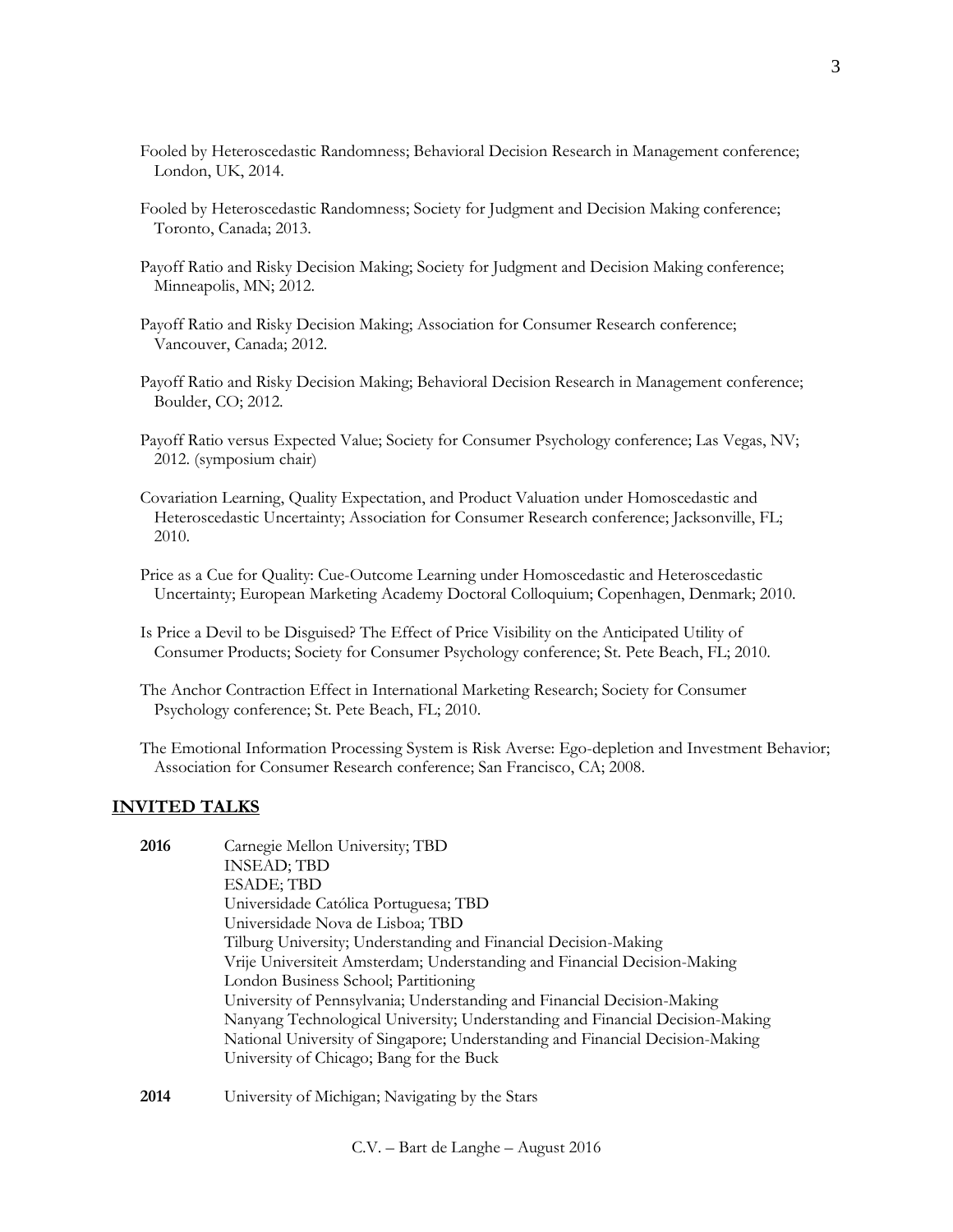|      | Stanford University; Navigating by the Stars                                                                                                                                                                                                                                                                                                                                                                                                                                                                                           |
|------|----------------------------------------------------------------------------------------------------------------------------------------------------------------------------------------------------------------------------------------------------------------------------------------------------------------------------------------------------------------------------------------------------------------------------------------------------------------------------------------------------------------------------------------|
| 2013 | Catholic University Louvain; Navigating by the Stars<br>Erasmus University Rotterdam; Navigating by the Stars<br>Ghent University; Navigating by the Stars                                                                                                                                                                                                                                                                                                                                                                             |
| 2011 | Catholic University Louvain                                                                                                                                                                                                                                                                                                                                                                                                                                                                                                            |
| 2010 | Hong Kong University of Science and Technology; Fooled by Heteroscedasticity<br>Johns Hopkins University; Fooled by Heteroscedasticity<br>London Business School; Fooled by Heteroscedasticity<br>New York University; Fooled by Heteroscedasticity<br>University of Colorado at Boulder; Fooled by Heteroscedasticity<br>University of Chicago; Fooled by Heteroscedasticity<br>Columbia University; Fooled by Heteroscedasticity<br><b>INSEAD</b> ; Fooled by Heteroscedasticity<br>Tilburg University; Fooled by Heteroscedasticity |

## **TEACHING**

**Leeds School of Business; University of Colorado at Boulder** Buyer Behavior (MKTG 3250) Customer Analytics (MSBX 5310) Marketing Management (MBAC 6090)

**Rotterdam School of Management; Erasmus University Rotterdam** Research Methodology Bachelor Internship Supervision

## **SERVICE TO THE PROFESSION**

Editorial Review Board; *Journal of Consumer Research*; 2015-present

Ad Hoc Reviewer; *Marketing Science*; *Journal of Marketing Research*; *International Journal of Research in Marketing*; *Organizational Behavior and Human Decision Processes*; *Management Science; Journal of Behavioral Decision Making; Journal of Marketing Behavior; Journal of Consumer Psychology; Social Psychology and Personality Science*

Planning Committee; Behavioral Decision Research in Management conference (BDRM); Boulder; 2012

#### Program Committee

Association for Consumer Research conference; 2013, 2016 Society for Consumer Psychology conference; 2016, 2017 Society for Consumer Psychology International conference; Florence; 2012 European conference of the Association for Consumer Research; Barcelona; 2013

Doctoral Consortium Faculty; Society for Consumer Psychology; St. Pete Beach; 2016

Competitive paper reviewer Association for Consumer Research conference

Society for Consumer Psychology conference

C.V. – Bart de Langhe – August 2016